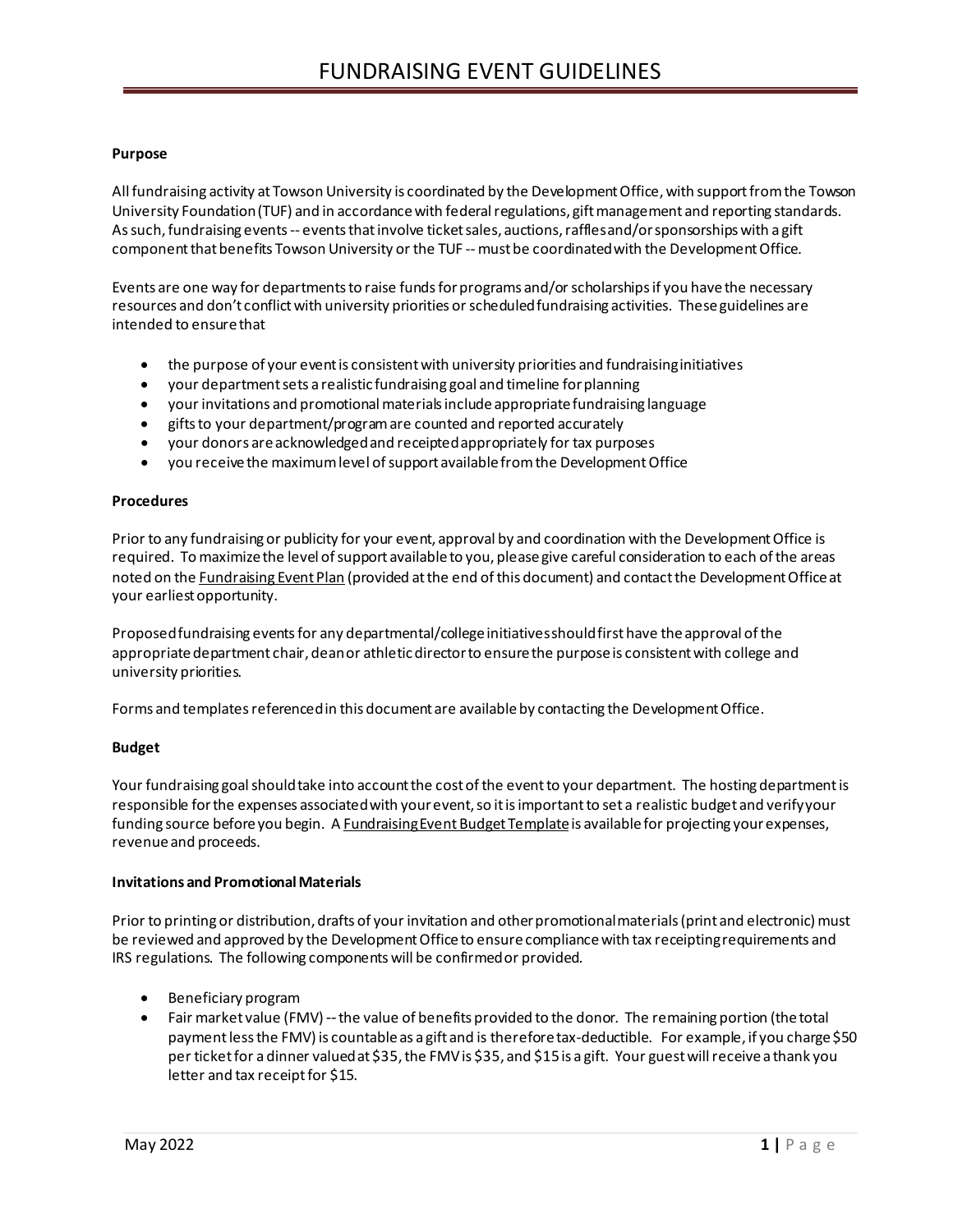- Appropriate IRS statements and disclosures
- Appeal code -- a five-character identifier assigned to approved events that will assist with tracking and reporting your event revenue.

The Development Office may be able to assistin promoting your event by

- creating an on-line RSVP and/or giving webpage customized for your event
- sending electronic communications to targeted TU alumni and donors
- including your event information in development-related communications and publications

#### **Mailings and Electronic Communications**

The Development Office maintains the official TU alumni/donor database and can provide mailing labels for your targeted groups and/or send electronic communications by request. Address and other biographical changes received by the department (by return mail or otherwise) should be reported to the Development Office for updating.

#### **Sponsorships**

If you are seeking corporate sponsorship, the fair market value of the sponsorship must be determined and the taxdeductible amount should be included on your sponsorship marketing materials. All sponsorship solicitations should be coordinated with University Marketing.

#### **Auctions**

If your event includes a live or silent auction, the fair market value of each donated item must be determined by the donor of the item and included on the Auction Donation Form.

Your auction staff and/or volunteers should be trained in advance by the Towson University Foundation (TUF) on procedures for collecting payments at auction closeout. As an alternative, TUF staff may be employed to manage sales on-site and complete corresponding documentation at a minimal cost to the department.

#### **In-kind Products/Services**

An Offer of Gift-in-Kind Contribution Form should be submitted to the Towson University Foundation for approval before acceptingany offers of in-kind **products**to ensure that the provider receives gift-in-kind acknowledgement from the TUF. For example, if a local restaurantoffers to donate food/beverage to be served at your event, the fair market value of the food/beverage would be considered and acknowledged as a gift-in-kind.

In-kind **services** are not considered or acknowledged as gifts.

#### **Managing Event Revenue**

Outright gifts and monies received through ticket sales, sponsorships or auction sales that have a gift component should be made payable to the Towson University Foundation and are directed to and managed by the TUF. The Development Office works with the TUF to ensure proper reporting, receipting and acknowledging of all gifts in accordance with gift reporting standards and federal regulations.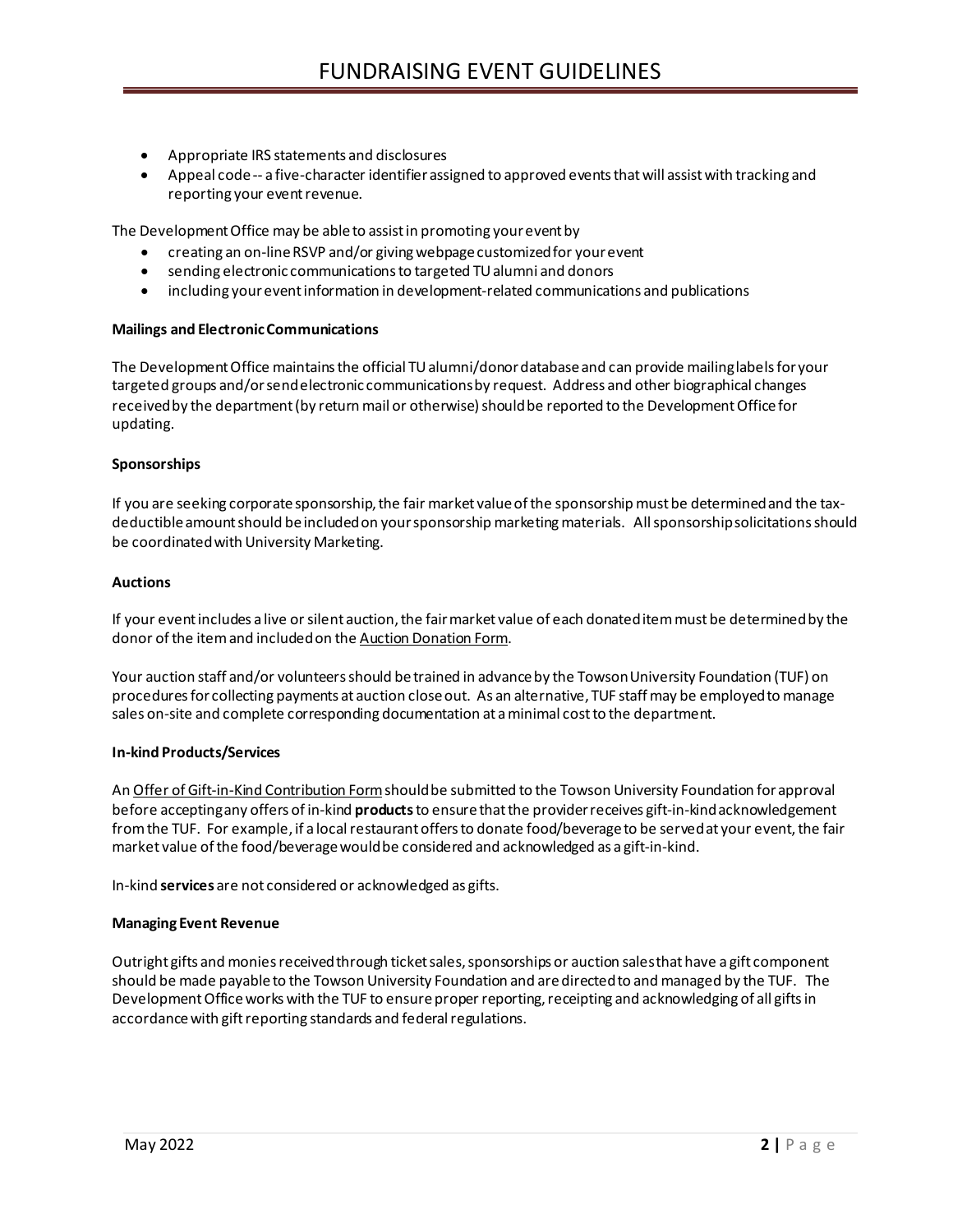## **Other Support**

Depending on the event, the Development Office may be able to provide additional support by

- providing pledge forms and other relevant fundraising materials for display at your event
- assisting in the development of the fundraising message for your speaking points
- having development staff on-site when appropriate

#### **Contact**

The Director of Presidential Events serves as the point person for fundraising events and will coordinate the participation of appropriate staff in Development, Alumni Relations, University Marketing and Foundation as appropriate.

Teresa Hardin, x4393, [thardin@towson.edu.](mailto:thardin@towson.edu)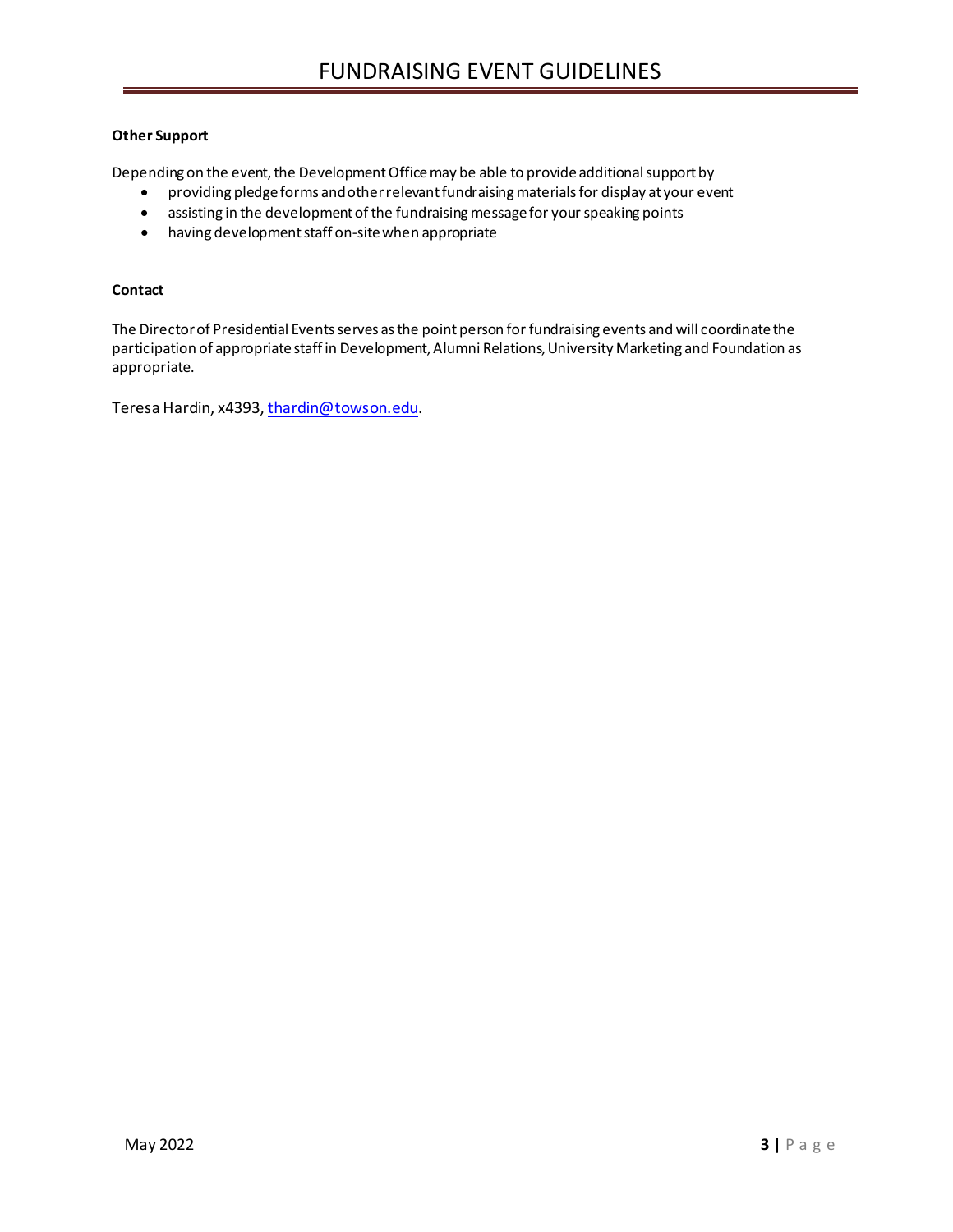# **FUNDRAISING EVENT PLAN**

|         | <b>Host Information</b>                                                          |  |
|---------|----------------------------------------------------------------------------------|--|
|         |                                                                                  |  |
|         | Department Organizer:                                                            |  |
|         |                                                                                  |  |
|         |                                                                                  |  |
|         |                                                                                  |  |
|         | <b>Event Information</b>                                                         |  |
|         |                                                                                  |  |
|         |                                                                                  |  |
|         |                                                                                  |  |
| Format: |                                                                                  |  |
| $\Box$  | Reception                                                                        |  |
| $\Box$  | Sit-down                                                                         |  |
| П       | Golf tournament                                                                  |  |
| $\Box$  | Program: List                                                                    |  |
|         |                                                                                  |  |
|         |                                                                                  |  |
| П       | Entertainment                                                                    |  |
| $\Box$  | Other:                                                                           |  |
|         |                                                                                  |  |
|         |                                                                                  |  |
|         |                                                                                  |  |
|         |                                                                                  |  |
|         | ,我们也不能在这里的时候,我们也不能在这里的时候,我们也不能会在这里的时候,我们也不能会在这里的时候,我们也不能会在这里的时候,我们也不能会在这里的时候,我们也 |  |
|         |                                                                                  |  |
|         |                                                                                  |  |
|         |                                                                                  |  |
| П.      | Target audience:<br>TU alumni                                                    |  |
| П       | TU donors                                                                        |  |
| п       | TU board members                                                                 |  |
| O       | TU parents                                                                       |  |
| □       | Political/business/community organizations:                                      |  |
| $\Box$  |                                                                                  |  |
|         |                                                                                  |  |
|         |                                                                                  |  |
|         | How many people are expected to attend?_____________                             |  |
|         |                                                                                  |  |
|         | How will the event be promoted?<br>Save-the-Date (print/e-mail)<br>0             |  |
|         | $\Box$<br>Invitation (print/e-mail)                                              |  |
|         | $\Box$<br>Posters                                                                |  |
|         | Department newsletter<br>$\Box$                                                  |  |
|         | Social Networking<br>0                                                           |  |
|         | Other<br>0                                                                       |  |